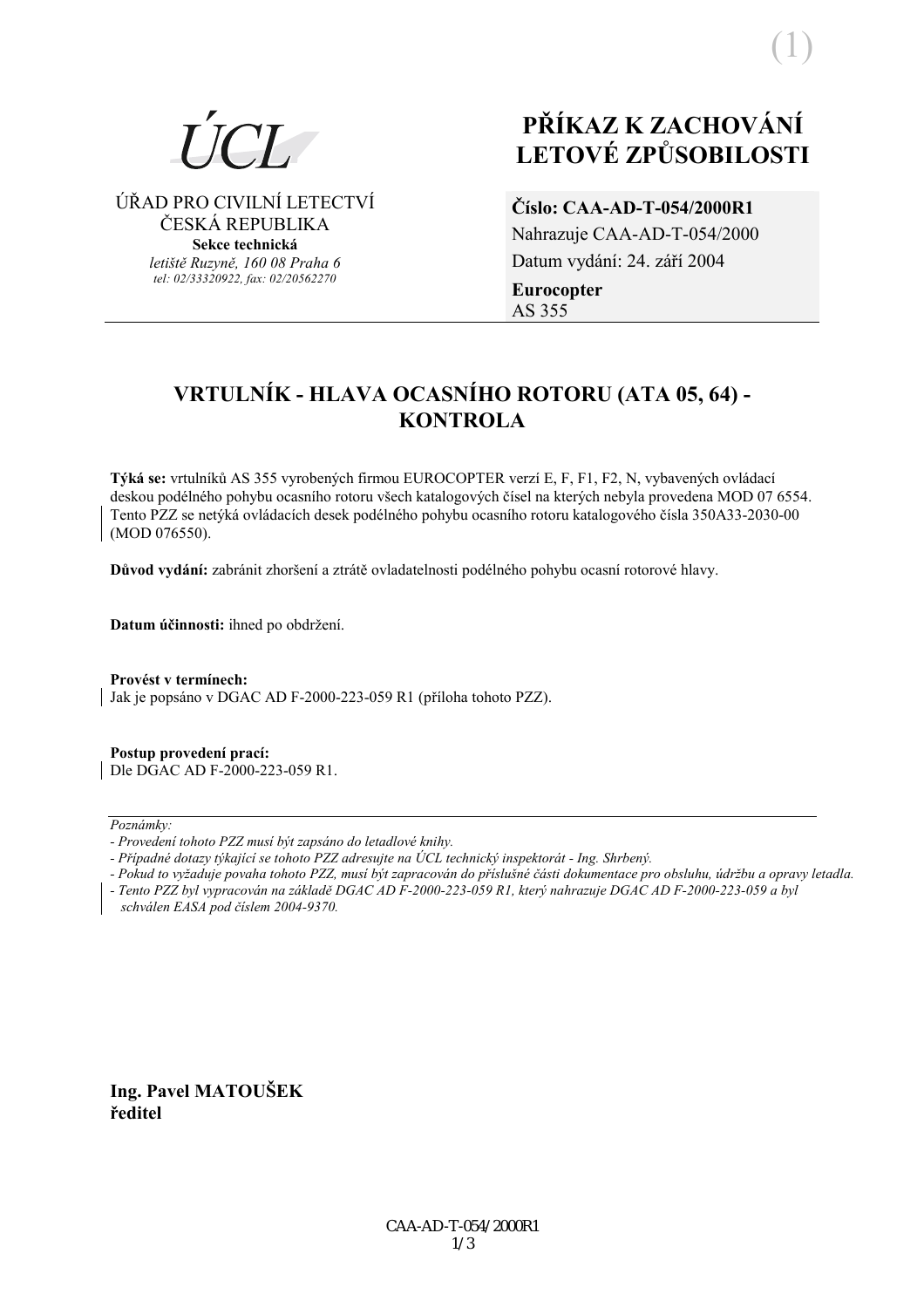#### **DGAC AD No.: F-2000-223-059 R1 Issue Date: September 15, 2004**

This Airworthiness Directive is published by the DGAC on behalf of EASA, Airworthiness Authority of the State of Design for the affected product, part or appliance.

No person may operate an aircraft to which an Airworthiness Directive applies, except in accordance with the requirements of that Airworthiness Directive, unless otherwise agreed with the Authority of the State of Registry.

Corresponding foreign Airworthiness Directive(s): Not applicable Airworthiness Directive(s) replaced: 2000-223-059 original issue Person in charge of airworthiness: EUROCOPTER

#### **Type(s): AS 355 helicopters**

Type certificate(s) No. 168 TCDS No 168 ATA chapter: 05,64

#### **Subject: Tail rotor - Bearing spacer of the tail rotor head pitch change plate**

#### **1. EFFECTIVITY:**

AS 355 helicopters, versions E, F, F1, F2 and N, fitted with tail rotor pitch change rotating plates all part numbers, on which EUROCOPTER modification (MOD) 07 6554 has not been embodied.

This Airworthiness Directive (AD) does not apply to pitch change plate assembly part number 350A33-2030-00 (MOD 076550).

#### **2. REASON:**

This AD is issued to prevent deterioration and loss of the tail rotor head (TRH) pitch change control.

Revision 1 of this AD covers referenced Revision 1 of EUROCOPTER AS 355 Alert Service Bulletin (ASB) No. 05.00.33, with no change to the technical content, but reducing the effectivity defined in paragraph 1 with reference to a modification.

#### **3. MANDATORY ACTIONS AND COMPLIANCE TIMES:**

The following measures are rendered mandatory as from the effective date of the original issue of this AD:

3.1. At the latest within 10 flying hours, identify the position of the spacer and the tail rotor pitch change rotating plate in compliance with the instructions given in paragraph 2.B.1. of referenced EUROCOPTER AS 355 ASB No. 05.00.33 R1.

3.2. At each check after the last flight of the day, check in compliance with the instructions given in paragraph 2.B.2. of the referenced ASB, that the paint index marks on the tail rotor pitch change rotating plate and on the spacer are aligned.

If the paint index marks are aligned, comply with the instructions described in paragraph 2.B.3. of the referenced ASB (embodiment of MOD 07 6554) at the latest during the next "T" basic inspection.

If the paint index marks are not aligned, comply with the instructions described in paragraph 2.B.4. of the referenced ASB (embodiment of MOD 07 6554) at the latest within 25 flying hours from detection of the misalignment.

3.3. Before installing a pitch change plate assembly or a tail gear box assembly, held as spares, on an aircraft, comply with the instructions described in paragraph 2.B.3. of the referenced ASB (embodiment of MOD 07 6554).

#### **4. REFERENCE PUBLICATION:**

EUROCOPTER AS 355 Alert Service Bulletin No. 05.00.33 R1 (Any subsequent approved revision to this ASB